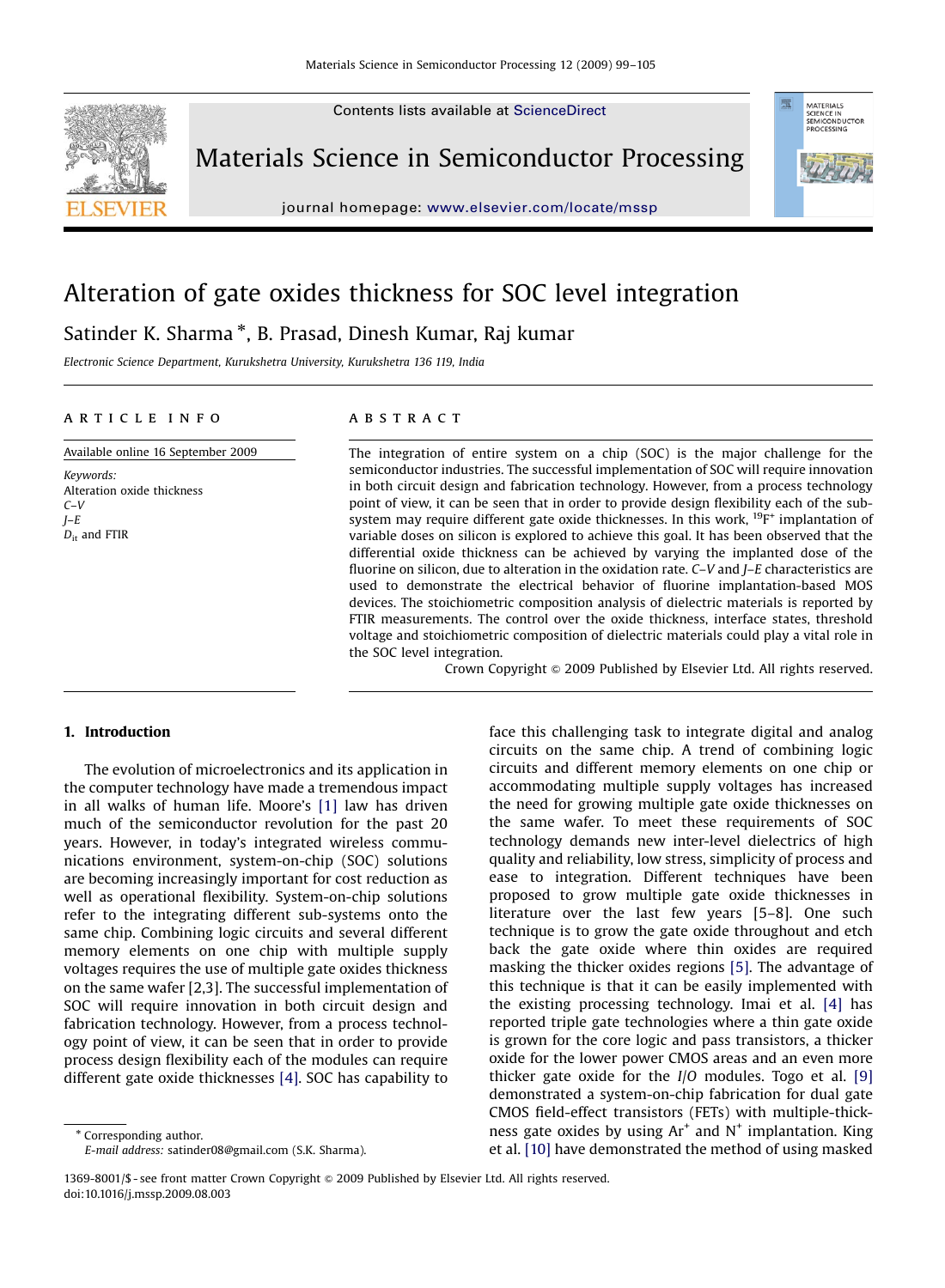<span id="page-1-0"></span>oxygen implantation. The use of both  $Ar^+$  and  $N^+$ implantation produces a 20% difference in gate oxide thickness between the low-speed memory device region and the high-performance logic region for the integration of digital, analog, power management, I/O, FLASH, RAM, etc. on the same die in the same chip [\[3\]](#page-5-0). Hinriches and Preikszat [\[11\]](#page-6-0) and Badawi and Anand [\[12\]](#page-6-0) attempted oxygen implantation and demonstrated that severe damages occur in the substrate, casting oxygen implantation as an unsuitable technique for forming gate oxides. However, more recent studies have indicated that oxygen implantation could be used for sub-5 nm oxide technologies [\[13\]](#page-6-0). A class of materials that have received much attention recently is the halogens implantation-based dielectric materials. Enhancement in the oxidation rate due to different halogens (chlorine, iodine) and xenon species was compared for different oxidation and implants conditions [14,15]. Chlorine implantation in silicon has been found to enhance the oxidation rate and decrease in generation of stacking faults during thermal oxidation [\[16\].](#page-6-0) Fluorine-implanted silicon after annealing is expected to leave less residual damages due to its smaller size as compared to the other halogens. An obvious advantage of fluorine implantation-based dielectric films is their similarity with standard oxide films, less leakage current and hence their ability to be readily integrated into the process [17–19]. Not much attempt has been reported in the literature on fluorine implantation with a view of altering the oxide thickness for SOC level integration. In the present work, the low energy fluorine ions have been implanted at varying doses to alter the oxidation rate of silicon and thereby the differential thickness of grown ultra-thin oxides could be achieved.

#### 2. Experimental

RCA cleaned p-type silicon wafers of  $\langle 100 \rangle$  orientation and 10–30 $\Omega$  cm resistivity were used for these experiments. Fig. 1 shows the temperature–time cycle of furnace used for the oxidation to achieve a good thickness control and uniformity of grown oxide. One standard liter per minute (SLM) of oxygen was added to 19 SLM of nitrogen during ramping up to avoid the nitride micro-cluster formation. Wafers were loaded at  $800^{\circ}$ C and furnace temperature was raised to 900 °C at a ramp rate of 10 °C/min up to 890 °C and at  $3^{\circ}$ C/min to the final temperature.

The thickness of oxide grown during this cycle was found to be 8.1 nm. After oxidation, wafers are spun coated with positive photoresist and masked to expose 3/ 4th part of wafer towards major flat. After developing wafers were given oxide etch dip in 1:50 ( $HF+H<sub>2</sub>O$ ) to remove oxide from 3/4th part of wafers. The wafers were masked again to keep 1/2 portion of the wafers (opposite to major flat) covered with photoresist. This leaves the pre-grown oxide portion and some un-implanted portion covered with photoresist. The wafers were split into four sets, pre-grown, un-implanted, fluorine implanted with lower doses and higher doses. Wafers were split in three sets and implanted by the industry standard high current ion implanter EATON, NV10-80, (implant<sup>1</sup>)  $[1 \times 10^{14}$ ,



Fig. 2. Cross-sectional view of the wafers implanted with different fluorine doses.

**Set-2=2x1014 Set-2=4x1014 Set-3=2.5x1014 Set-3=5x1014**

 $2 \times 10^{14}$  and  $2.5 \times 10^{14}$  ions/cm<sup>2</sup>] as shown in Fig. 2. Then all the wafers were again masked to keep 3/4th part of the wafer (opposite to major flat) covered with photoresist. Second implant (implant<sup>2</sup>) is then carried out again on these three sets at  $2 \times 10^{14}$ ,  $2 \times 10^{14}$  and  $2.5 \times 10^{14}$  ions/ cm<sup>2</sup>, respectively. In this way, the 1/4th portion of these sets of wafers received total dose (implant<sup>1</sup>+implant<sup>2</sup>) of  $3 \times 10^{14}$ ,  $4 \times 10^{14}$  and  $5 \times 10^{14}$  ions/cm<sup>2</sup>.

Then oxidation is carried out in the furnace at 900 $\degree$ C for 5 min in presence of dry oxygen diluted with nitrogen and obtained thicknesses of 2.0, 2.1, 2.2, 2.3, 2.5, 2.7, 3.0 and 8.1 nm as measured using Rudolf Research's Ellipsometer (Auto EL-III). After the removal of the backside oxide, a thick layer of aluminum film was deposited for back contact. In the front side, gate electrodes of  $100 \,\mu m \times 100 \,\mu m$  area were patterned using photolithography and wet etching technique. Aluminum metal films for front and back contacts were deposited using DC sputtering. The MOS capacitors thus obtained were electrically characterized at room temperature by capacitance–voltage (C–V) at 1 MHz frequency and current–voltage (I–V) measurements using a Keithley 590 C–V Analyzer, 230 Voltage Source and Keithley 2602 source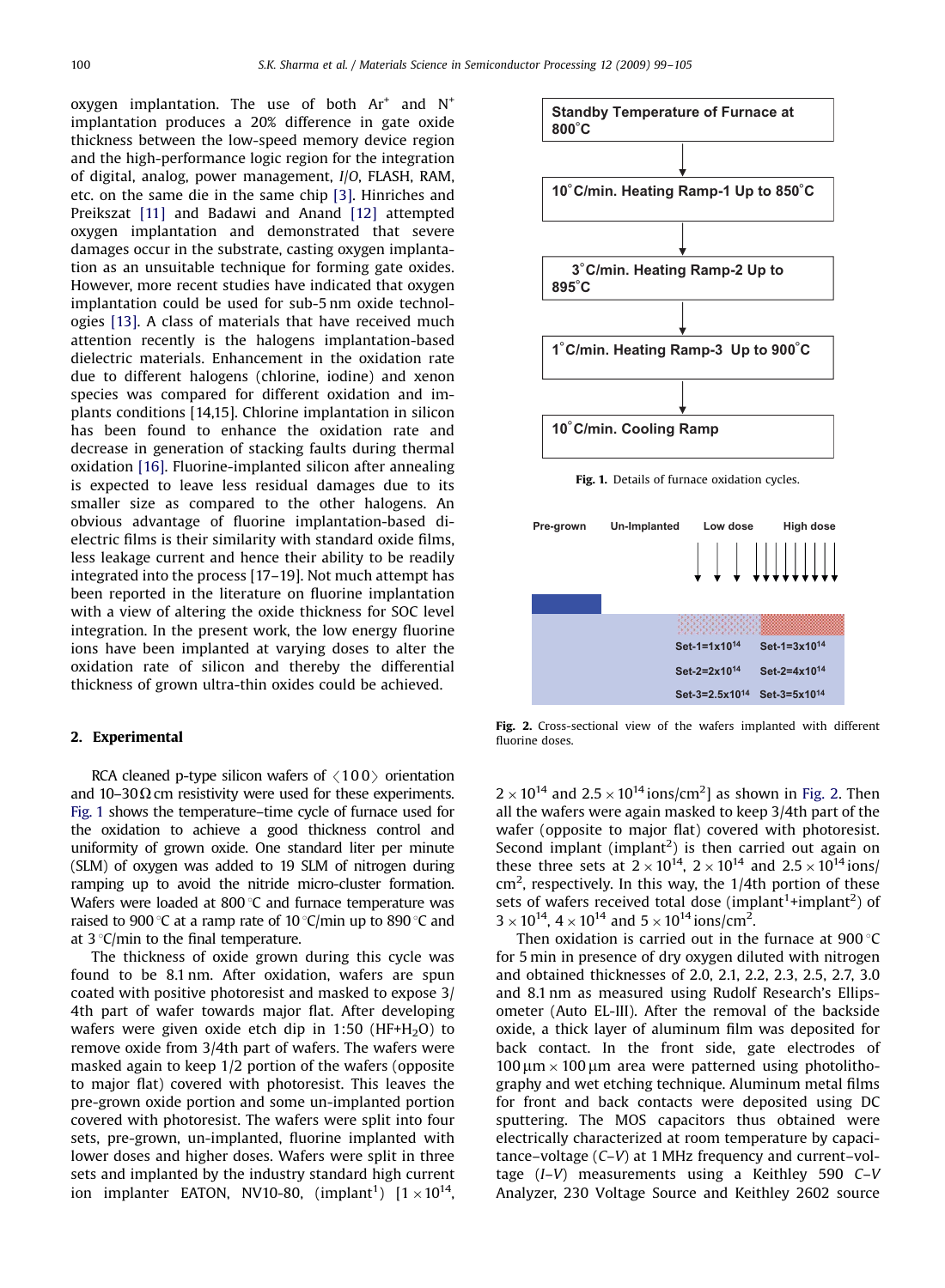<span id="page-2-0"></span>meter. The stoichiometric analyses of ultra-thin dielectric films were carried out by ABB BOMAN FTIR system.

#### 3. Results and discussions

C–V characteristics of MOS devices measured for pregrown and for oxide films grown on p-type silicon before and after  $^{19}{\rm F}^{+}$  implantation at a dose of  $1\times 10^{14}$ ,  $2\times 10^{14}$ and 2.5  $\times$  10<sup>14</sup> ions/cm<sup>2</sup> low dose (implant<sup>1</sup>) and 2  $\times$  10<sup>14</sup>,  $2 \times 10^{14}$  and  $2.5 \times 10^{14}$ ions/cm<sup>2</sup> high dose (implant<sup>2</sup>), respectively is shown in Fig. 3. Therefore, in this fashion the 1/4th portion of these sets of wafers anticipated total dose (implant $^1$ +implant $^2)$  of 3 $\times10^{14}$ , 4 $\times10^{14}$  and  $5 \times 10^{14}$  ions/cm<sup>2</sup> as shown in [Fig. 2](#page-1-0).

The gate voltage was swept from inversion to accumulation  $[+5V$  to  $-5V$ ] during the C–V measurements. For pre-grown, un-implanted, low-dose fluorine-implanted and high-dose fluorine-implanted oxide, C–V characteristics of MOS devices show that the maximum and minimum values of computed capacitances are given in Table 1. The different values of capacitances for these devices may be endorsed to variation in oxide thickness or due to a possible alteration in the dielectric constant of grown oxide due to the incorporation of fluorine. However, the second possibility was ruled out by measuring the oxide thickness using Ellipsometry, because the effect of change in film



Fig. 3. C-V characteristics of MOS devices measured at 1 MHz for pregrown and oxide films grown on p-type silicon before and after fluorine implantation at the different doses.

## Table 1.

Measured parameters of MOS devices with ultra-thin SiO<sub>2</sub>.

characteristics on C–V and Ellipsometer measurements are shown in Table 2 [\[15\].](#page-6-0)

Table 1 compares the oxide thickness measured from the Ellipsometry and obtained using the C–V measurements. The results clearly indicate that within the experimental error, the measured thicknesses were same. So, we conclude that the change in capacitance was due to the change in oxide thickness rather than due the change in the dielectric constant as shown in Fig. 4.

The relationship for the Ellipsometry data are

$$
T_{\text{ox}} \times \eta_f = \alpha (\Delta_{\text{si}} - \Delta) \tag{1}
$$

where  $\alpha$ ,  $\Delta_{\text{Si}}$  and  $\eta_f$  are constants that depend on the wavelength used,  $\Delta$  is the measured Ellipsometric data and  $\eta_f$  refractive index of the film.

The refractive index  $\eta_f$  of a film is determined by

$$
\eta_f = \left(\frac{\varepsilon}{\varepsilon_0}\right)^{1/2} \tag{2}
$$

Table 2.

Effect of change in film characteristics on C–V and Ellipsometer measurements.

|                | $C-V$                            | Ellipsometer                       |
|----------------|----------------------------------|------------------------------------|
| $T_{\rm ox}$ 1 | $T_{\rm ox}$ Measured $\uparrow$ | $T_{\rm ox}$ Measured $\uparrow$   |
| ε              | $T_{\rm ox}$ Measured $\uparrow$ | $T_{\rm ox}$ Measured $\downarrow$ |



Fig. 4.  $V_{FB}$  and  $T_{ox}$  variation with fluorine ions doses of MOS devices.

| Parameters                                                                         | Wafers oxidized at 900 $\degree$ C for 5 min<br>Samples |                    |                            |                            |                              |                            |                            |                            |  |
|------------------------------------------------------------------------------------|---------------------------------------------------------|--------------------|----------------------------|----------------------------|------------------------------|----------------------------|----------------------------|----------------------------|--|
|                                                                                    |                                                         |                    |                            |                            |                              |                            |                            |                            |  |
|                                                                                    | Pre-<br>grown                                           | $Un-$<br>implanted | Dose<br>$1 \times 10^{14}$ | Dose<br>$2 \times 10^{14}$ | Dose<br>$2.5 \times 10^{14}$ | Dose<br>$3 \times 10^{14}$ | Dose<br>$4 \times 10^{14}$ | Dose<br>$5 \times 10^{14}$ |  |
| Oxide thickness measured by $C-V(nm)$                                              | 8.3                                                     | 2.1                | 2.2                        | 2.3                        | 2.5                          | 2.7                        | 2.9                        | 3.2                        |  |
| Oxide thickness measured by<br>Ellipsometer (nm)                                   | 8.1                                                     | 2.0                | 2.1                        | 2.2                        | 2.3                          | 2.5                        | 2.7                        | 3.0                        |  |
| Oxide capacitance $C_{\text{max}}$ (pF)<br>Oxide capacitance $C_{\text{min}}$ (pF) | 46<br>1.5                                               | 165<br>0.7         | 158<br>1.1                 | 151<br>1.5                 | 145<br>0.5                   | 138<br>1.0                 | 127<br>1.1                 | 112<br>0.8                 |  |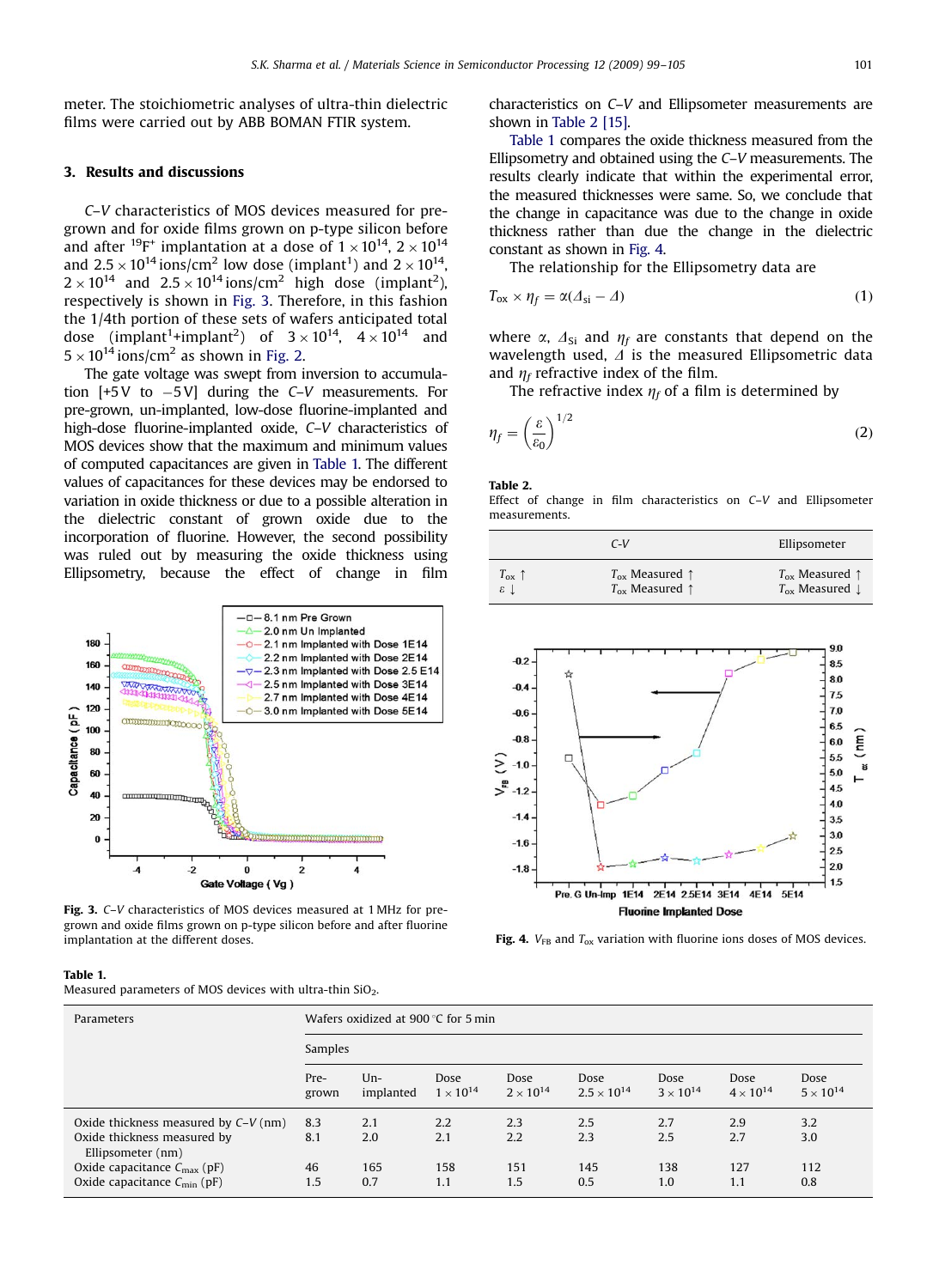where  $\varepsilon$  and  $\varepsilon_0$  are the dielectric constant film and free space, respectively.

These results clearly indicate that the oxidation rate has increased after fluorine implantation. C–V characteristics of MOS based on pre-grown oxide indicates a flat band voltage ( $V_{FB}$ ) shift of 1.7 V along the negative voltage axis indicating the presence of high density of fixed positive charges (+Q) in the pre-grown silicon oxide film. Un-implanted region shows the flat band voltage shift of 1.3 V along the negative axis. The pre-grown  $SiO<sub>2</sub>$  layer was etched using HF-based etchant. This treatment forms Si–F (silicon–fluorine) network as previously observed by Kasi et al. [\[20\]](#page-6-0) and results in a significant shift of the flat band  $(V_{FB})$  voltage due to the reduction of fixed oxide charges within the thin dielectric films. After low dose at energy (10 keV) fluorine ions implantation at  $1 \times 10^{14}$ ,  $2 \times 10^{14}$  and  $2.5 \times 10^{14}$ ions/cm<sup>2</sup> doses, the flat band voltage has been shifted from 0.89 to 0.24 V, respectively, along the negative voltage axis. After fluorine ions implantation at  $3 \times 10^{14}$ ,  $4 \times 10^{14}$  and  $5 \times 10^{14}$ ions/cm<sup>2</sup> high doses at energy (10 keV), the flat band voltage has been shifted from 0.13 to 0.10 V, respectively, along the direction of positive voltage axis.

However, the shift in  $V_{FB}$  computed for the pre-grown oxide is  $-1.7$  V with respect to the un-implanted and maximum fluorine dose-implanted silicon. In case of pregrown oxide the absolute value flat band is  $-0.90$  V, while the  $V_{FB}$  computed for un-implanted and the maximum fluorine-implanted dose (5E14) are  $-1.38$  and  $-0.1$  V, respectively. Therefore, the shift in  $V_{FB}$  between pregrown and un-implanted device is 0.48 V (0.9–1.38 V). Similarly, the shift in un-implanted to the maximum fluorine-implanted dose  $(5E14)$  is  $1.28$  V  $(1.38-0.1$  V). Hence, the net shift in  $V_{FB}$  from pre-grown oxide to the maximum fluorine implanted is 1.76 V (1.28+0.48 V). Hence, the flat band voltage shift of 1.7 V from pre-grown oxides to the fluorine implanted of 0.10 V gate oxides indicate the flexibility of altering the flat band voltage  $(V_{FB})$  with low energy fluorine ion implantation as shown in [Fig. 4](#page-2-0). The similar results have also been reported by Perera Rohana et al. [\[21\]](#page-6-0) and were attributed due to the reduction of the positive charges in the thin oxides.

As indicated in Fig. 5, there was a significant change in the threshold voltage  $(V<sub>TH</sub>)$  of pre-grown, un-implanted and fluorine implanted at low-dose and high-dose samples. There could be fixed positive charges within the pre-grown oxide and the incorporation of fluorine was expected to compensate the fixed positive charges and hence results in the change of threshold voltage. Even in the case of un-implanted samples, there could be significant fluorine incorporation due to HF treatment [22–24]. Similarly, Fig. 5 shows the effective oxide charge  $(Q_{\text{FFF}})$  variation with the fluorine incorporation. There is a decrease in the effective oxide charge due to fluorine incorporation in the oxide. The shift in the flat band voltage in the positive direction with fluorine ion implantation and reduction in the oxide charges implies that fluorine implantation contributes negative charges. Maegawa and co-workers [25–27] have reported the similar behavior of fluorine ion implantation in gate oxides.



Fig. 5.  $V<sub>TH</sub>$  and  $Q<sub>EFF</sub>$  variation with fluorine ions doses for MOS devices.



Fig. 6. *J* versus *E* of MOS device with ultra-thin  $SiO<sub>2</sub>$ .

The  $V_{FB}$  and  $V_{TH}$  shifts are computed from the C–V measurements. As shown in [Fig. 3,](#page-2-0) the pre-grown oxide indicates C–V shift towards the negative voltage axis as compared to un-implanted and fluorine implantion-based MOS devices. However, the pre-grown oxide have the oxide thickness of  $\sim$ 8.1 nm, in which the effect of net positive oxide charges may be neutralized by the bulk charges, while in case of un-implanted and fluorineimplanted samples the thickness of grown oxide varies from 2 to 3 nm. Hence, the effect of positive oxide charges is sufficient to result the significant shift in  $V_{FB}$  and  $V_{TH}$ . However, the high density of positive oxide charges could be compensated by the incorporation of fluorine, which introduces the negative charges within oxide either by oxide removal with HF or by fluorine ion implantation. It results a significant shift in  $V_{FB}$  and  $V_{TH}$  of devices. Therefore, as the fluorine implantation alters the oxidation rate of silicon, it could be one of the possible applications in controlling the flat band voltage/threshold voltage in addition to the channel doping.

Fig. 6 shows the gate leakage current density of MOS capacitors, as a function of gate electric field (E). As evident from Fig. 6, there is a significant reduction in the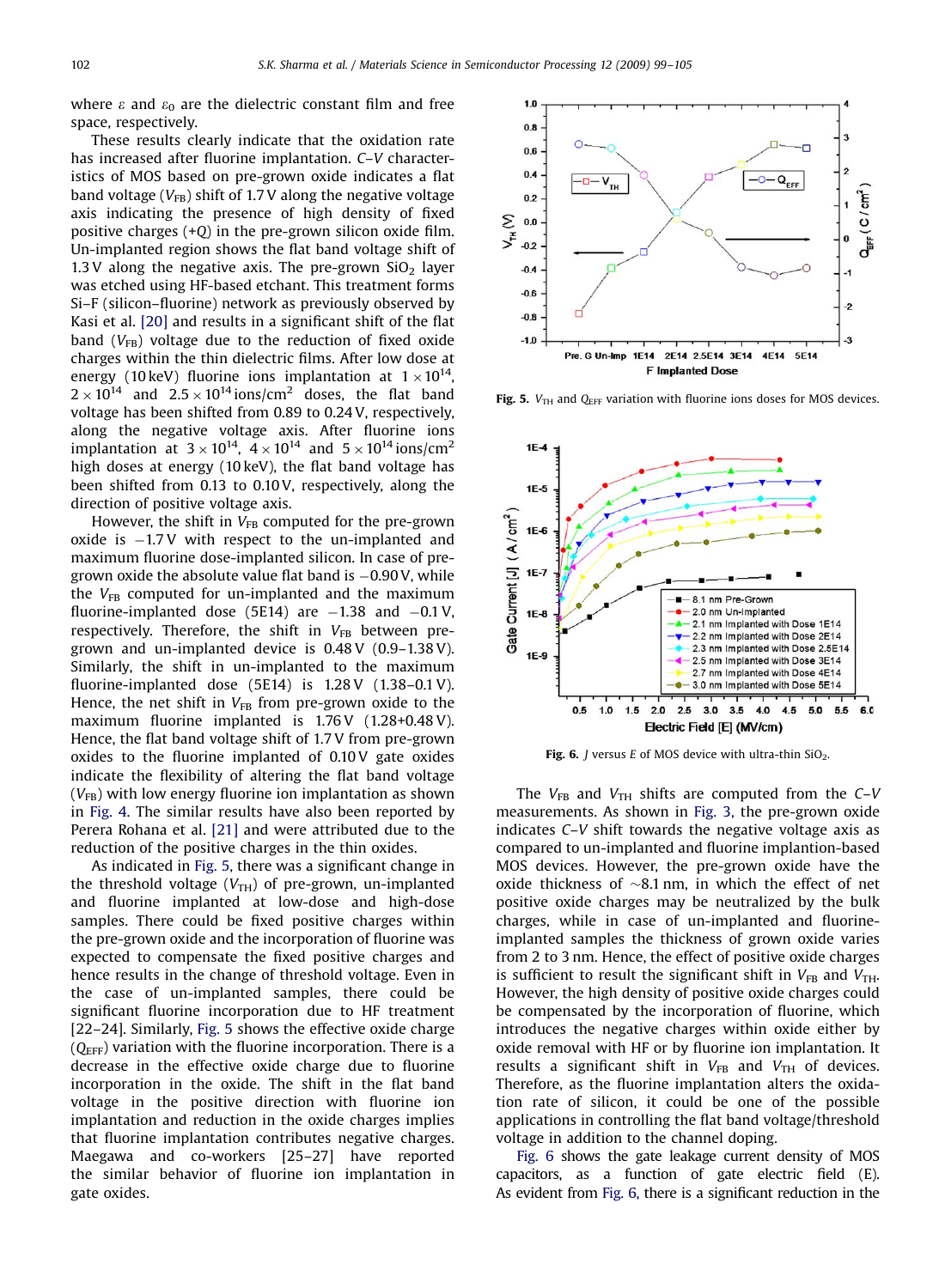<span id="page-4-0"></span>gate leakage current with the electric field for increased dose of fluorine ions. It was attributed to the reduction of the gate oxides defects [24,25]. Fig. 7 shows the distribution of interface state density  $(D_{it})$  in the Si band gap before and after fluorine incorporation within the oxide.

The interface trap density versus energy curve examines the trap densities near the mid-gap  $(E_t)$ . The interface trap energy from mid-gap  $(E_t)$ , was measured as the difference of silicon surface potential ( $\psi$ <sub>s</sub>) and bulk potential ( $\Phi$ <sub>B</sub>) [26,27].

This measurement also implies the improvement in oxide quality due to the reduction of interface state density. The above results of significant variation in the oxide thickness and trapping properties of  $Si/SiO<sub>2</sub>$  interface clearly follow the two-step model to explain the bonding behavior of fluorine in oxide as shown in Fig. 8. First, fluorine diffuses and bonds to dangling bonds and



**Fig. 7.** Interface state density  $(D_{it})$  versus interface trap energy density  $(E_t)$  of MOS device with ultra-thin SiO<sub>2</sub>.

weakened bonds in the silicon dioxide. After these interface regions have been saturated with fluorine, additional incorporation occurs primarily in the bulk. The fluorine will then break the Si–O bonds and displace



Fig. 9. Trapping mechanism for (a) fluorine displaces an oxygen in Si–O–Si bond. (b) The dangling bond on silicon atom act as a trap.



**Fig. 10.** FTIR spectra of un-implanted and F<sup>+</sup> implanted SiO<sub>2</sub> at  $1 \times 10^{14}$ ,  $2 \times 10^{14}$ ,  $3 \times 10^{14}$  and  $5 \times 10^{14}$  ions/cm<sup>2</sup>, respectively.



Fig. 8. Mechanism for additional oxide growth due to fluorine incorporation at  $Si/SiO<sub>2</sub>$  interfaces.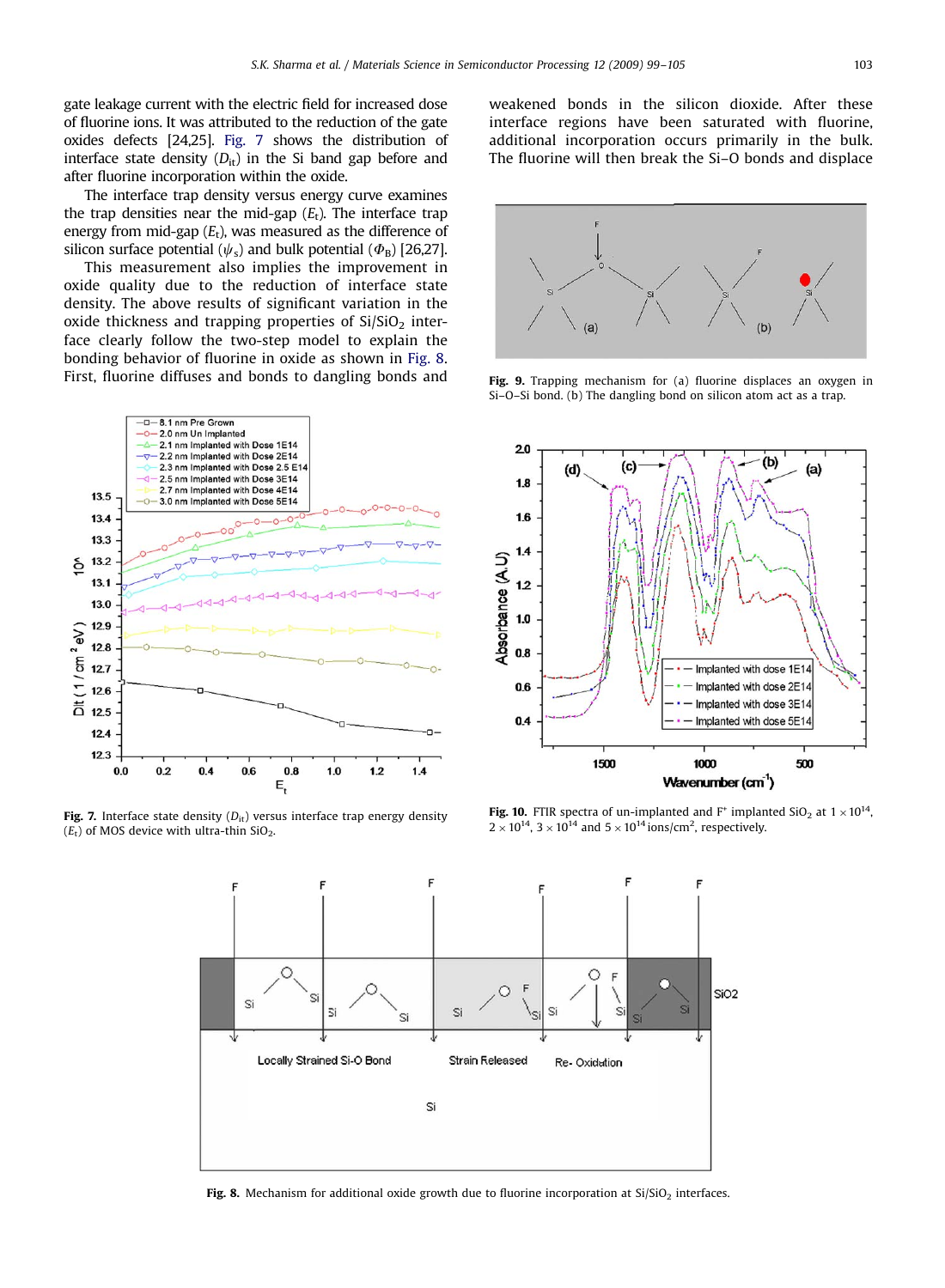| Oxide<br>Implanted<br>thickness<br>dose<br>(nm) |     | (a) Si–O bending at<br>$750 \,\mathrm{cm}^{-1}$ |             | $(b)$ Si-O-Si bending at<br>$808 \,\mathrm{cm}^{-1}$ |             | $(c)$ Si-O-Si stretching at<br>$1078 \text{ cm}^{-1}$ |             | (d) Si-O asymmetric<br>stretching |             |
|-------------------------------------------------|-----|-------------------------------------------------|-------------|------------------------------------------------------|-------------|-------------------------------------------------------|-------------|-----------------------------------|-------------|
|                                                 |     | Peak value                                      | <b>FWHM</b> | Peak value                                           | <b>FWHM</b> | Peak value                                            | <b>FWHM</b> | Peak value                        | <b>FWHM</b> |
| Un-impl.                                        | 2.0 | 750                                             | 9.8         | 808                                                  | 78.2        | 1078                                                  | 87.9        | 1279                              | 101.70      |
| $1 \times 10^{14}$                              | 2.1 | 752                                             | 11.8        | 810                                                  | 80.07       | 1080                                                  | 90.46       | 1281                              | 102.03      |
| $2 \times 10^{14}$                              | 2.2 | 753                                             | 12.31       | 811                                                  | 84.96       | 1081                                                  | 91.02       | 1283                              | 104.46      |
| $2.5 \times 10^{14}$                            | 2.3 | 755                                             | 14.31       | 814                                                  | 85.02       | 1083                                                  | 93.00       | 1285                              | 106.67      |
| $3 \times 10^{14}$                              | 2.5 | 756                                             | 20.20       | 815                                                  | 95.91       | 1085                                                  | 103.91      | 1286                              | 108.45      |
| $4 \times 10^{14}$                              | 2.7 | 758                                             | 21.92       | 817                                                  | 98.71       | 1087                                                  | 105.40      | 1289                              | 110.05      |
| $5 \times 10^{14}$                              | 3.0 | 760                                             | 25.80       | 819                                                  | 100.13      | 1090                                                  | 109.44      | 1291                              | 111.01      |

| Tapic 3.                                                                                        |  |  |  |
|-------------------------------------------------------------------------------------------------|--|--|--|
| FTIR data for different thicknesses of un-implanted and $F^+$ implanted SiO <sub>2</sub> films. |  |  |  |

oxygen at these sites. Last, the free oxygen diffuses to the interfaces and oxidizes additional silicon. These phenomena result in the increase in oxide thickness.

When fluorine displaces an oxygen atom in the oxide, the dangling bond on a silicon atom can act as a hole trap, which results the variation in threshold voltage as shown in [Fig. 9](#page-4-0) [15,28].

[Fig. 10](#page-4-0) shows the Fourier transform infrared (FTIR) spectra of fluorine implanted thermally grown ultra-thin  $SiO<sub>2</sub>$  films. In the literature, FTIR spectrum of ultra-thin  $SiO<sub>2</sub>$  showed the four principal vibration band spectra. The lowest frequency band at around  $750 \text{ cm}^{-1}$  corresponds to Si-O bending, second one was  $808 \text{ cm}^{-1}$  corresponds to derived from the Si–O–Si bending vibration, the third one at around  $1078 \text{ cm}^{-1}$ corresponding to the Si–O–Si stretching and the fourth was at the  $1279 \text{ cm}^{-1}$  described to Si-O asymmetric stretching vibrations [29–33].

[Fig. 10\(](#page-4-0)a)–(d) represents the Si–O bending, Si–O–Si bending mode, Si–O–Si stretching mode and asymmetric stretching, respectively. The shifts in the full-width halfmaximum (FWHM) and peak positions of fluorine implanted at various doses and un-implanted, not all were shown in [Fig. 10](#page-4-0) of dielectric films were listed in Table 3. The magnitude of FWHM increased with increasing film thickness, which reflected to the increased number of vibration modes in the thicker film as shown in [Fig. 10](#page-4-0) [\[32\]](#page-6-0).

These results also attributed to stress relief during film growth and relaxation of bond strain due to shift in the asymmetric stretching mode to higher wave-numbers. Hence, the increase in FWHM indicates the variation in the Si-O bonds disorderness of SiO<sub>2</sub> film with the <sup>19</sup>F<sup>+</sup> implantation [32,33]. The absorption band near  $1230 \text{ cm}^{-1}$  that indicates the crystal structure. In literature a peak at  $1250 \text{ cm}^{-1}$  was reported but no further interpretation of this vibration was given [\[32\].](#page-6-0) One possible hypothesis could be that the peak centered at  $1254 \text{ cm}^{-1}$  was due to an interface Si-O was largely constrained by the Si substrate. Therefore, one could expect a transition region in which the Si–O was not stoichiometric and where the Si–O tetrahedral was not completely distributed at a random manner. As a consequence, some atomic layers of 'quasi-crystalline' silicon oxide could be present at the Si–Si–O interface. This suggests that the number of Si–O units contributing to the peak at  $1279 \text{ cm}^{-1}$  increase with increasing oxide layer thickness, which was observed and shown in [Fig. 10](#page-4-0).

## 4. Conclusion

This paper depicts a new technique to alter the oxidation rate of silicon and results in the differential oxide thicknesses using low energy fluorine ion implantation for SOC level integration. The significant variation in  $V_{TH}$ ,  $V_{FB}$  and  $Q_{EFF}$  have been found with the fluorine implantation dose, which could have possible applications in controlling these parameters in addition to the conventional channel doping. There is also a marked improvement in the quality of gate oxide as shown by the results of gate leakage current, the interface trap density and FTIR.

# Acknowledgment

The authors would like to acknowledge the University Grant Commission (U.G.C.)-New Delhi for financial assistance, without whom this work would not have been possible.

#### **References**

- [1] Moore Gordon E. Cramming more components onto integrated circuits. Electronics 1965;38(8);38(8).
- [2] Adam Lahir S, Bowen Christopher, Law Mark E. On implant-based multiple gate oxide schemes for system-on-chip integration. IEEE Trans Electron Dev 2003;50(3):589.
- [3] Afridi M, Hefner A, Berning D, Ellenwood C, Varma A, et al. MEMS—based embedded sensor virtual components for systemon-a-chip (SoC). Solid State Electron 2004;48:1777.
- [4] Imai, K, et al. A high performance 100 nm generation SOC technology. IEDM Tech Dig 2001;455.
- [5] Doyle Brian. Simultaneous growth of different thickness gate oxide in silicon CMOS processing. IEEE Electron Device Lett 1995;16(7):301.
- [6] Green ML, Gusev EP, Degreave R, Grafunkel EL. Ultrathin  $SiO<sub>2</sub>$  and (<4 nm) Si-O-N gate dielectric layers for silicon microelectronics: understanding the processing, structure, and physical and electrical limits. J Appl Phys 2001;90(5):2057.
- [7] Reza Moazzami, Chenming Hu. A high-quality stacked thermal/ LPCVD gate oxide technology for ULSI. IEEE Electron Device Lett 1993;14(2):72.
- [8] Gusev EP, Lu HC, Garfunkel EL, Gustafsson T, Green ML. Growth and characterization of ultrathin nitrided silicon oxide films IBM. J Res Dev 1999;43(3):265.
- [9] Togo M, Noda K, Tannigawa T. Multiple thickness gate oxide and dual-gate technologies for high-performance logic-embedded DRAMs. IEEE Int Electron Devices Meet 1996;499.

<span id="page-5-0"></span>Table 3.